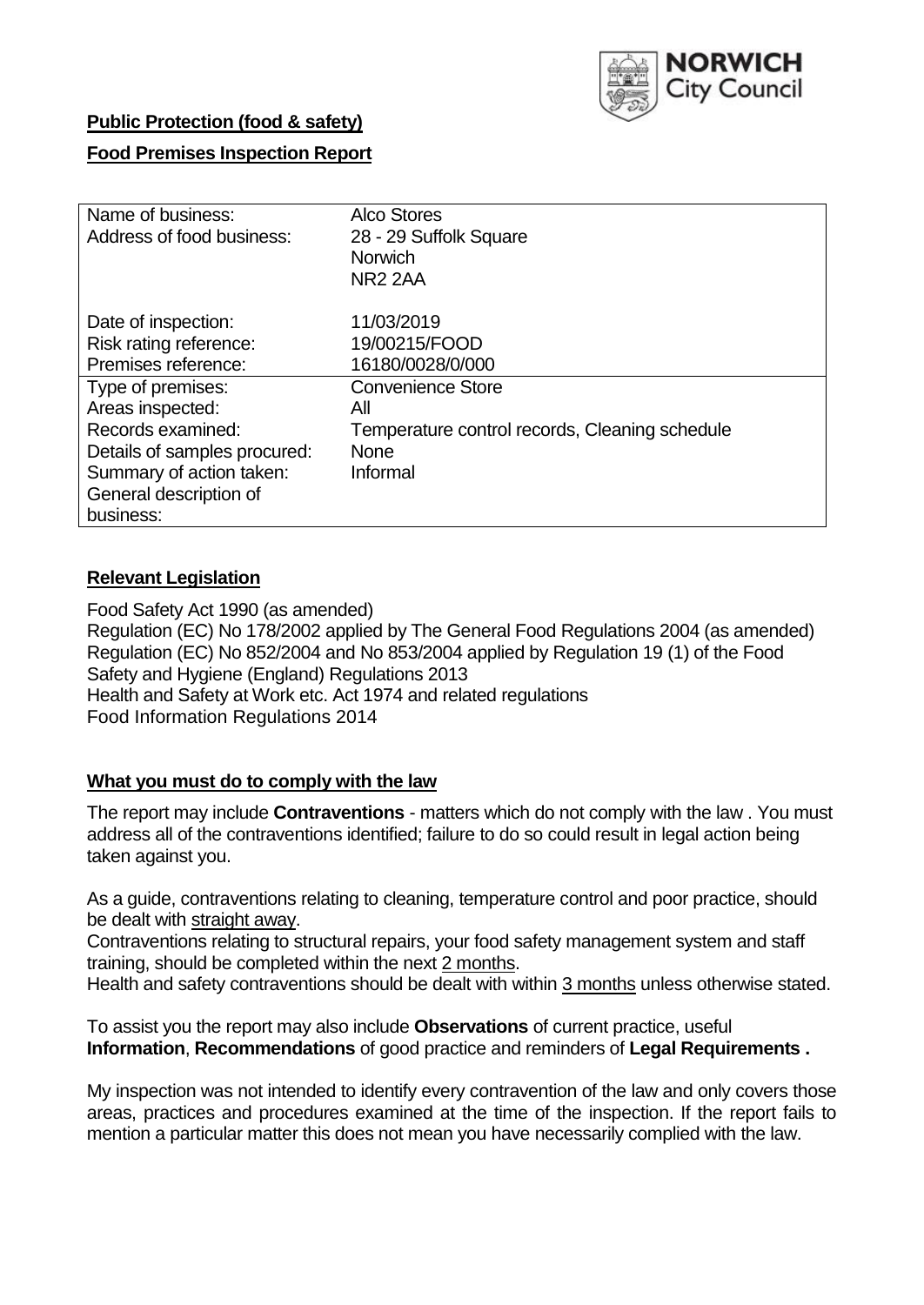# **FOOD SAFETY**

### **How we calculate your Food Hygiene Rating:**

The food safety section has been divided into the three areas which you are scored against for the hygiene rating: 1. food hygiene and safety procedures, 2. structural requirements and 3. confidence in management/control procedures. Each section begins with a summary of what was observed and the score you have been given. Details of how these scores combine to produce your overall food hygiene rating are shown in the table.

| <b>Compliance Area</b>                     |          |    |           | <b>You Score</b> |                |    |           |                 |                |  |  |
|--------------------------------------------|----------|----|-----------|------------------|----------------|----|-----------|-----------------|----------------|--|--|
| Food Hygiene and Safety                    |          |    |           | $\Omega$         | 5              | 10 | 15        | 20              | 25             |  |  |
| <b>Structure and Cleaning</b>              |          |    |           | $\Omega$         | $\overline{5}$ | 10 | 15        | 20              | 25             |  |  |
| Confidence in management & control systems |          |    | $\Omega$  | 5                | 10             | 15 | 20        | 30 <sub>1</sub> |                |  |  |
|                                            |          |    |           |                  |                |    |           |                 |                |  |  |
| <b>Your Total score</b>                    | $0 - 15$ | 20 | $25 - 30$ |                  | $35 - 40$      |    | $45 - 50$ |                 | > 50           |  |  |
| <b>Your Worst score</b>                    | 5.       | 10 | 10        |                  | 15             |    | 20        |                 |                |  |  |
|                                            |          |    |           |                  |                |    |           |                 |                |  |  |
| <b>Your Rating is</b>                      | 5.       | 4  |           | 3                | $\mathcal{P}$  |    |           |                 | $\overline{0}$ |  |  |

Your Food Hygiene Rating is 3 - a generally satisfactory standard

# **1. Food Hygiene and Safety**

Food hygiene standards are generally satisfactory and maintained. There is evidence of some non-compliance with legal requirements. Some lapses are evident however generally you have satisfactory food handling practices and procedures and adequate control measures to prevent cross-contamination are in place. The contraventions require your attention; although not critical to food safety they may become so if not addressed. **(Score 10)**

000300

### Hand-washing

**Contravention** The following indicated that hand-washing was not suitably managed:

- The wash hand basin was obstructed
- No soap was available
- No means for hygienically drying hands was available

### Poor Practices

**Contravention** The following matters represented poor practice and if allowed to continue may cause food to become contaminated or lead to its deterioration::

Food storage on the floor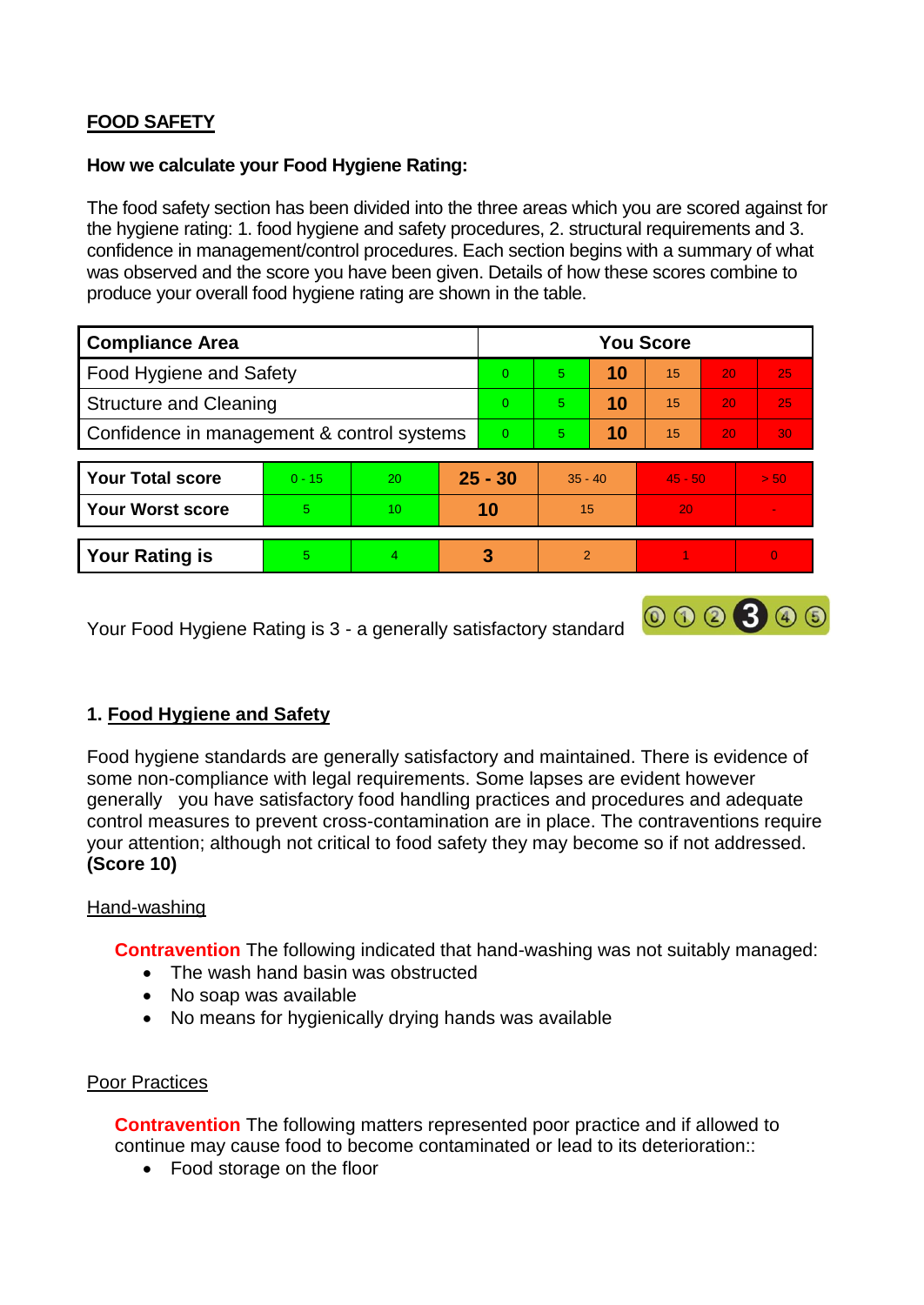# **2. Structure and Cleaning**

The structure facilities and standard of cleaning and maintenance are all of a good standard and only minor repairs and/or improvements are required. Pest control and waste disposal provisions are adequate. The minor contraventions require your attention. **(Score 5)**

### Cleaning of Structure

**Contravention** The following items were dirty and require more frequent and thorough cleaning:

- Shelving to the shelf with chocolate bars in front of the counter
- Wash hand basins were dirty
- The toilet was dirty.

### **Maintenance**

**Contravention** The following had not been suitably maintained and must be repaired or replaced:

- Worn or peeling paint
- Broken/ missing doors
- Many missing ceiling panels.
- Damage to walls in the store room.
- The hot tap for the wash hand basin was not connected

# **3. Confidence in Management**

There are generally satisfactory food safety controls in place although there is evidence of some non-compliance with the law. The contraventions require your attention; although not critical to food safety they may become so if not addressed. **(Score 10)**

### Type of Food Safety Management System Required

**Contravention** You are a low risk business and do not have a food safety management system or what you have in place is not suitable given the food risks associated with your business. You still require a minimum amount of documentation. This might include your hygiene rules, pest control reports, a staff illness and exclusion policy, a cleaning schedule, date coding, temperature checks of display chillers, and handover diary etc:

While you did keep fridge temperature records and stock checks, you need a document indicating policies and opening closing checks. This should include checks that the wash hand basins are working and stocked with soap and hand drying material.